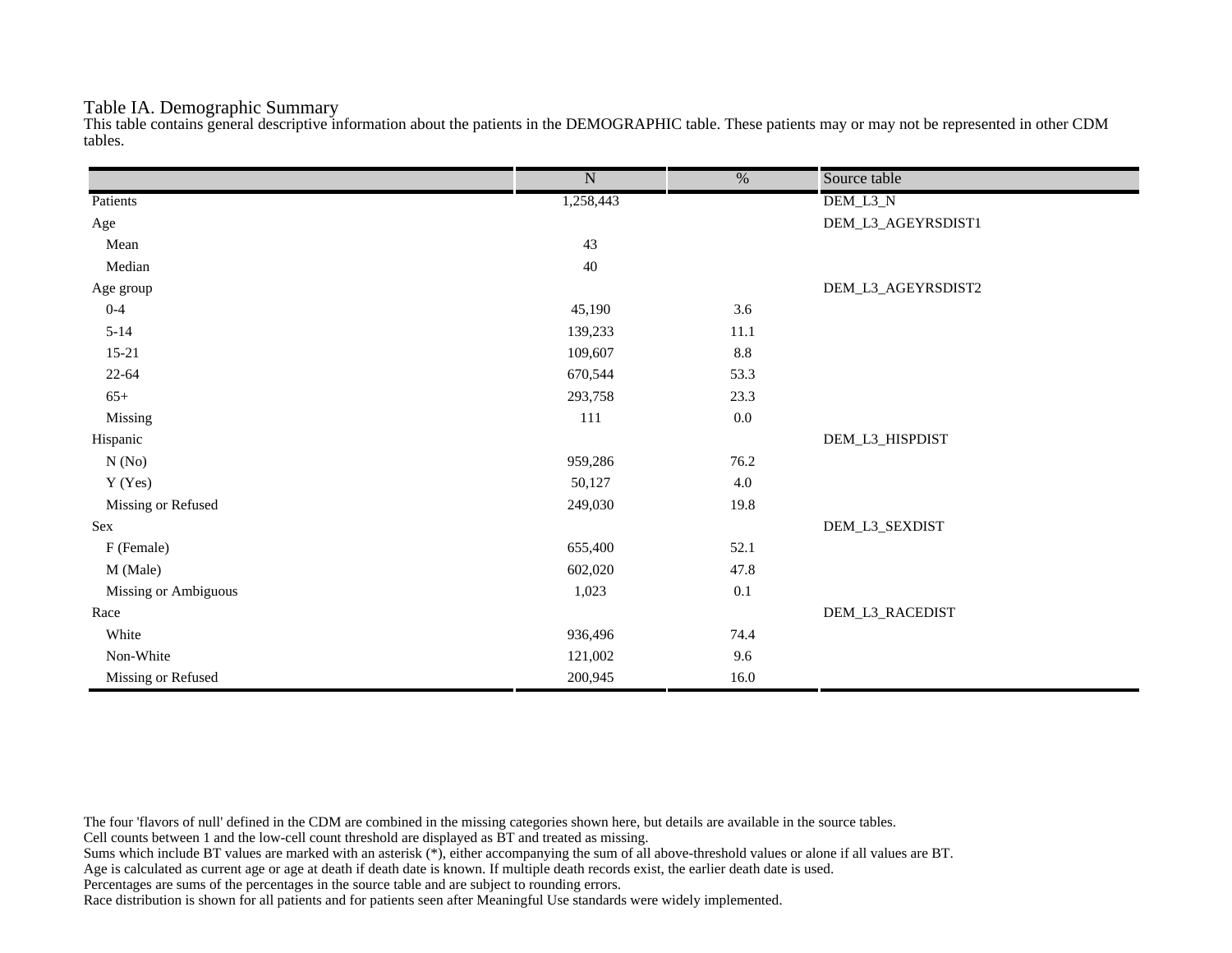## Table IA. Demographic Summary (continued)

This table contains general descriptive information about the patients in the DEMOGRAPHIC table. These patients may or may not be represented in other CDM tables.

|                                                                                                                                                                   | $\mathbf N$      | $\%$  | Source table      |
|-------------------------------------------------------------------------------------------------------------------------------------------------------------------|------------------|-------|-------------------|
|                                                                                                                                                                   |                  |       |                   |
| Race among patients with at least 1 encounter after December 2011                                                                                                 |                  |       | XTBL_L3_RACE_ENC  |
| White                                                                                                                                                             | 859,806          | 74.7  |                   |
| Non-White                                                                                                                                                         | 113,395          | 9.8   |                   |
| Missing or Refused                                                                                                                                                | 177,151          | 15.5  |                   |
| Gender Identity                                                                                                                                                   |                  |       | DEM_L3_GENDERDIST |
| GQ (Genderqueer/Non-Binary)                                                                                                                                       | $\overline{0}$   | 0.0   |                   |
| $M$ (Man)                                                                                                                                                         | $\theta$         | 0.0   |                   |
| W (Woman)                                                                                                                                                         | $\boldsymbol{0}$ | 0.0   |                   |
| MU (Multiple gender categories), SE (Something else),<br>TF (Transgender female/Trans woman/Male-to-female),<br>or TM (Transgender male/Trans man/Female-to-male) | $\overline{0}$   | 0.0   |                   |
| Missing or Refused                                                                                                                                                | 1,258,443        | 100.0 |                   |
| <b>Sexual Orientation</b>                                                                                                                                         |                  |       | DEM_L3_ORIENTDIST |
| Bisexual                                                                                                                                                          | $\overline{0}$   | 0.0   |                   |
| Gay                                                                                                                                                               | $\theta$         | 0.0   |                   |
| Lesbian                                                                                                                                                           | $\theta$         | 0.0   |                   |
| Queer                                                                                                                                                             | $\theta$         | 0.0   |                   |
| Straight                                                                                                                                                          | $\theta$         | 0.0   |                   |
| AS (Asexual), MU (Multiple sexual orientations),<br>SE (Something else), QS (Questioning)                                                                         | $\overline{0}$   | 0.0   |                   |
| Missing or Refused                                                                                                                                                | 1,258,443        | 100.0 |                   |

The four 'flavors of null' defined in the CDM are combined in the missing categories shown here, but details are available in the source tables.

Cell counts between 1 and the low-cell count threshold are displayed as BT and treated as missing.

Sums which include BT values are marked with an asterisk (\*), either accompanying the sum of all above-threshold values or alone if all values are BT.

Age is calculated as current age or age at death if death date is known. If multiple death records exist, the earlier death date is used.

Percentages are sums of the percentages in the source table and are subject to rounding errors.

Race distribution is shown for all patients and for patients seen after Meaningful Use standards were widely implemented.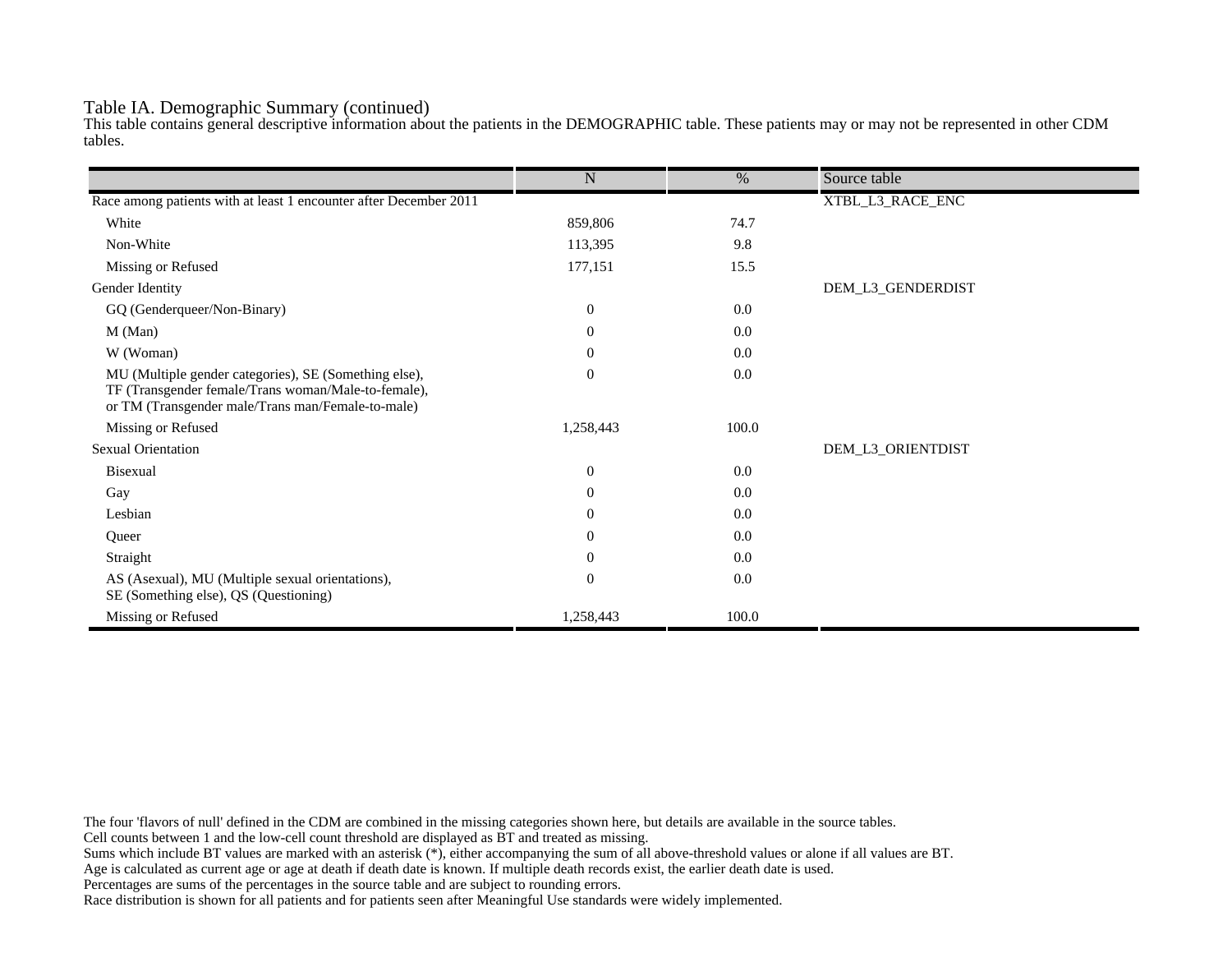# Table IB. Potential Pools of Patients

This table illustrates the number of patients meeting different inclusion criteria and supports Data Check 3.04 (less than 50% of patients with encounters have DIAGNOSIS records) and Data Check 3.05 (less than 50% of patients with encounters have PROCEDURES records). Data check exceptions are highlighted in red and must be corrected.

| Metric                                                                                                                                          | <b>Metric Description</b>                                                                                                                                    | Result  | Source table                 |
|-------------------------------------------------------------------------------------------------------------------------------------------------|--------------------------------------------------------------------------------------------------------------------------------------------------------------|---------|------------------------------|
| Potential pool of patients for observational studies                                                                                            | Number of unique patients with at least 1 ED, EI, IP, OS, TH, or AV encounter<br>within the past 5 years                                                     | 706,966 | ENC_L3_DASH2                 |
| Potential pool of patients for trials                                                                                                           | Number of unique patients with at least 1 ED, EI, IP, OS, TH, or AV encounter<br>within the past 1 year                                                      | 355,321 | ENC L3 DASH2                 |
| Potential pool of patients for studies requiring data<br>on diagnoses, vital measures and (a) medications<br>or (b) medications and lab results | Number of unique patients with at least 1 encounter and DIAGNOSIS and<br>VITAL records within the past 5 years                                               | 616,330 | XTBL L3 DASH1                |
|                                                                                                                                                 | Number of unique patients with at least 1 encounter and DIAGNOSIS, VITAL,<br>and PRESCRIBING or DISPENSING records within the past 5 years                   | 426,249 | XTBL L3 DASH2                |
|                                                                                                                                                 | Number of unique patients with at least 1 encounter and DIAGNOSIS, VITAL,<br>PRESCRIBING or DISPENSING, and LAB RESULT CM records within the<br>past 5 years | 320,164 | XTBL L3 DASH3                |
| Patients with diagnosis data                                                                                                                    | Percentage of patients with encounters who have at least 1 diagnosis                                                                                         | 89%     | $ENC$ $L3$ $N$ ;<br>DIA L3 N |
| Patients with procedure data                                                                                                                    | Percentage of patients with encounters who have at least 1 procedure                                                                                         | 86%     | $ENC_L3_N;$<br>PRO_L3_N      |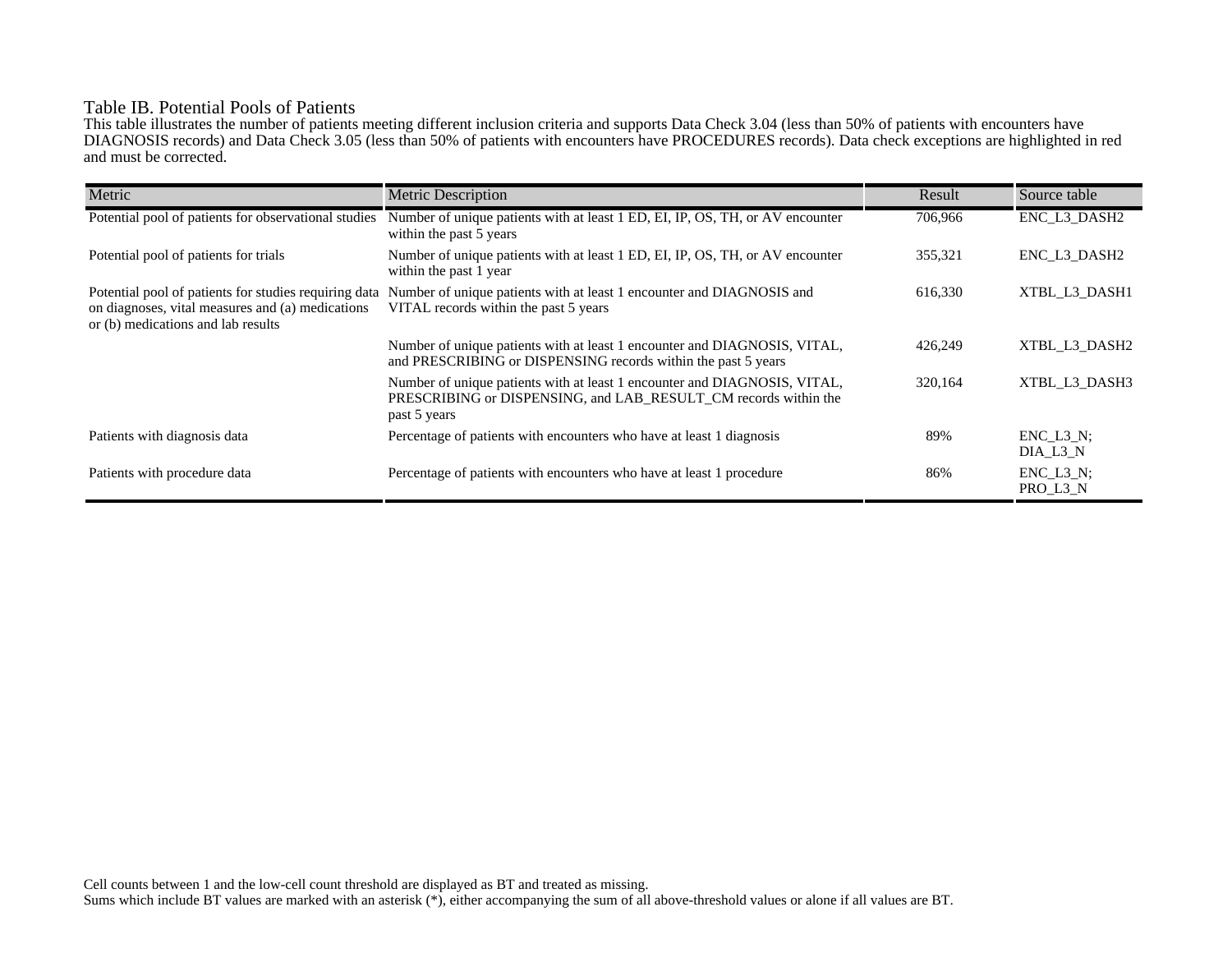# Table IC. Height, Weight, and Body Mass Index

This table contains descriptive statistics and frequencies of VITAL measurements.

|                                    | Result    | %    | Source table   |
|------------------------------------|-----------|------|----------------|
| Height measurements                |           |      | VIT_L3_HT_DIST |
| Records                            | 4,538,709 |      |                |
| Height (inches), mean              | 62        |      |                |
| Height (inches), median            | 65        |      |                |
| Weight measurements                |           |      | VIT_L3_WT_DIST |
| Records                            | 8,320,710 |      |                |
| Weight (lbs.), mean                | 158       |      |                |
| Weight (lbs.), median              | 164       |      |                |
| Body Mass Index (BMI) measurements |           |      | VIT_L3_BMI     |
| Records                            | 4,332,839 |      |                |
| $BMI \leq=25$                      | 1,917,058 | 44.2 |                |
| <b>BMI 26-30</b>                   | 999,962   | 23.1 |                |
| $BMI > = 31$                       | 1,415,819 | 32.7 |                |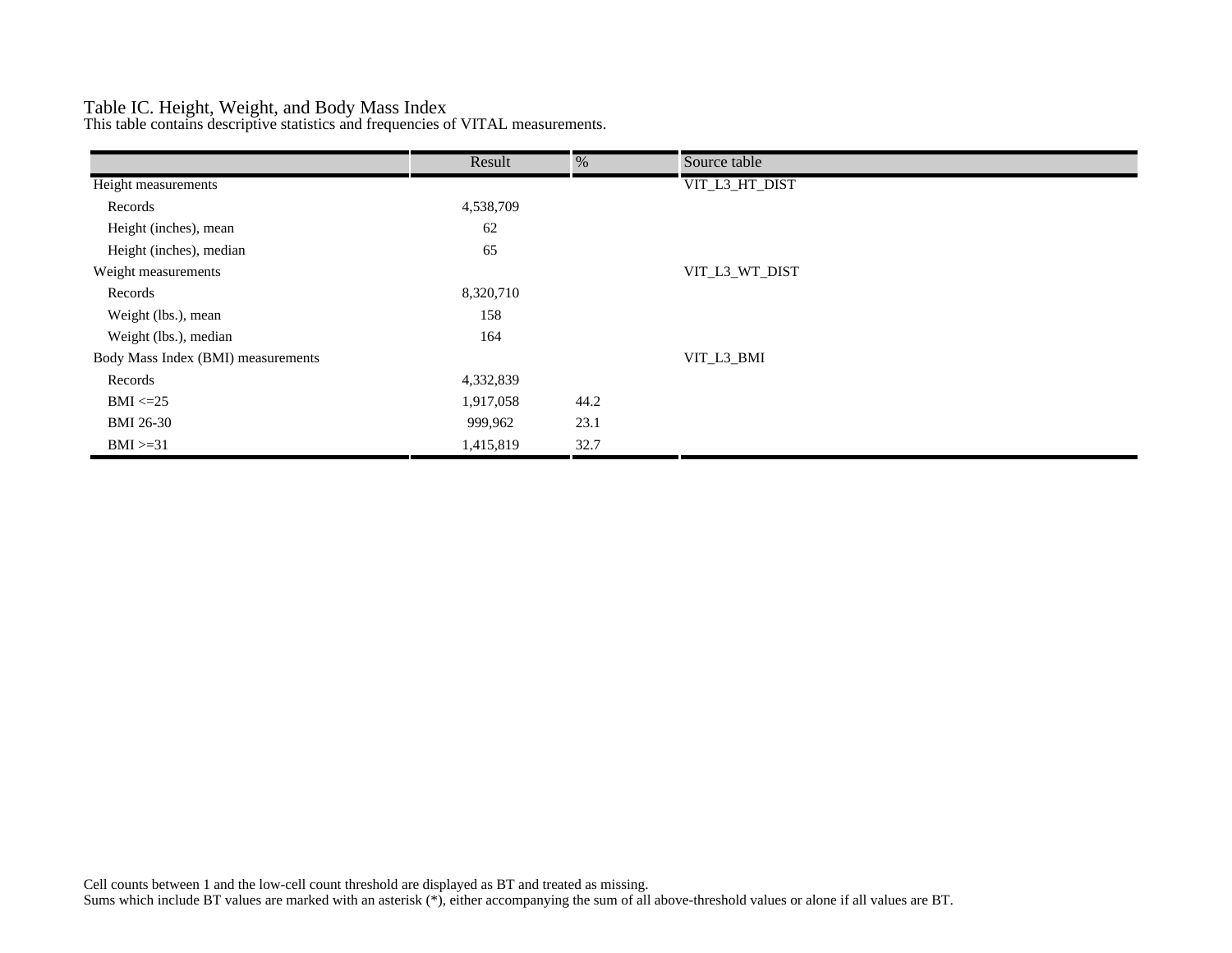#### Table 1D. Records, Refresh Dates, Patients, Encounters, and Date Ranges by Table

This table displays record counts and refresh dates for all populated tables, and summary counts and date ranges for the characterized data. The characterized data may be a subset of all data for all tables except for DEMOGRAPHIC, DEATH\_CAUSE, HASH\_TOKEN, LAB\_HISTORY, LDS\_ADDRESS\_HISTORY, and PROVIDER. Differences are due to the lookback date restriction and/or the exclusion of LOINC codes that may contain PII from the OBS\_CLIN, OBS\_GEN, LAB\_RESULT\_CM and PRO\_CM tables. These data support Data Check 1.18 (table refresh dates are not documented). Data check exceptions are highlighted in red and must be corrected.

|                    |             | All Data        | <b>Characterized Data</b> |           |            | <b>Characterized Data Range</b> |                   |                    |                                            |
|--------------------|-------------|-----------------|---------------------------|-----------|------------|---------------------------------|-------------------|--------------------|--------------------------------------------|
| Table              | Records     | Refresh<br>Date | Records                   | Patients  | Encounters | Field name                      | 5th<br>Percentile | 95th<br>Percentile | <b>Source Tables</b>                       |
| <b>DEMOGRAPHIC</b> | 1,258,443   | 13JAN2022       | 1,258,443                 | 1,258,443 | ---        | <b>BIRTH_DATE</b>               | 1936_Jul          | 2015_Jul           | XTBL_L3_REFRESH_<br>DATE:<br>XTBL L3 DATES |
| <b>ENROLLMENT</b>  | 1,258,431   | 13JAN2022       | 1,157,358                 | 1,157,358 | $---$      | ENR START<br>DATE <sup>^</sup>  | 2001_Mar          | 2020 Nov           | XTBL_L3_REFRESH_<br>DATE;<br>XTBL_L3_DATES |
| <b>ENCOUNTER</b>   | 31,074,089  | 13JAN2022       | 26,900,149                | 1,150,352 | 26,900,149 | <b>ADMIT_DATE</b>               | 2012_Aug          | 2021_Sep           | XTBL_L3_REFRESH_<br>DATE:<br>XTBL_L3_DATES |
| <b>DIAGNOSIS</b>   | 81,578,505  | 13JAN2022       | 73,327,361                | 1,028,597 | 16,137,982 | <b>ADMIT DATE</b>               | 2012_Oct          | 2021_Sep           | XTBL_L3_REFRESH_<br>DATE;<br>XTBL_L3_DATES |
| <b>PROCEDURES</b>  | 129,698,869 | 13JAN2022       | 111,754,010               | 989,858   | 13,391,224 | <b>ADMIT_DATE</b>               | 2012 Aug          | 2021 Aug           | XTBL_L3_REFRESH_<br>DATE:<br>XTBL_L3_DATES |
| <b>DEATH</b>       | 84,654      | 13JAN2022       | 84,654                    | 66,398    | $---$      | <b>DEATH DATE</b>               | 2012_Jun          | 2021_Apr           | XTBL_L3_REFRESH_<br>DATE:<br>XTBL_L3_DATES |
| <b>VITAL</b>       | 230,503,936 | 13JAN2022       | 200,465,596               | 907,893   | 9,188,125  | <b>MEASURE DATE</b>             | 2012_Sep          | 2021_Aug           | XTBL_L3_REFRESH_<br>DATE:<br>XTBL_L3_DATES |
| LAB RESULT CM      | 148,962,604 | 13JAN2022       | 127,937,005               | 609,180   | 3,587,057  | <b>RESULT_DATE</b>              | 2012_Aug          | 2021_Aug           | XTBL_L3_REFRESH_<br>DATE;<br>XTBL_L3_DATES |
| <b>PRESCRIBING</b> | 13,778,010  | 13JAN2022       | 11,920,460                | 650,192   | 6,362,327  | RX ORDER DATE                   | 2012_Aug          | 2021_Aug           | XTBL_L3_REFRESH_<br>DATE:<br>XTBL_L3_DATES |

^The lookback date for ENROLLMENT considers either ENR\_START\_DATE or ENR\_END\_DATE, but only ENR\_START\_DATE is displayed here. Descriptive statistics for ENR\_END\_DATE are available in the XTBL\_L3\_DATES dataset.

The source for the total number of records is the DATAMART\_ALL table.

Cell counts between 1 and the low-cell count threshold are displayed as BT and treated as missing.

Records are the sum of ALL\_N and NULL\_N for the field which is the primary key for the table. Patients are the sum of DISTINCT\_N and NULL\_N for the PATID field. Encounters are the sum of DISTINCT\_N and NULL\_N for the ENCOUNTERID field.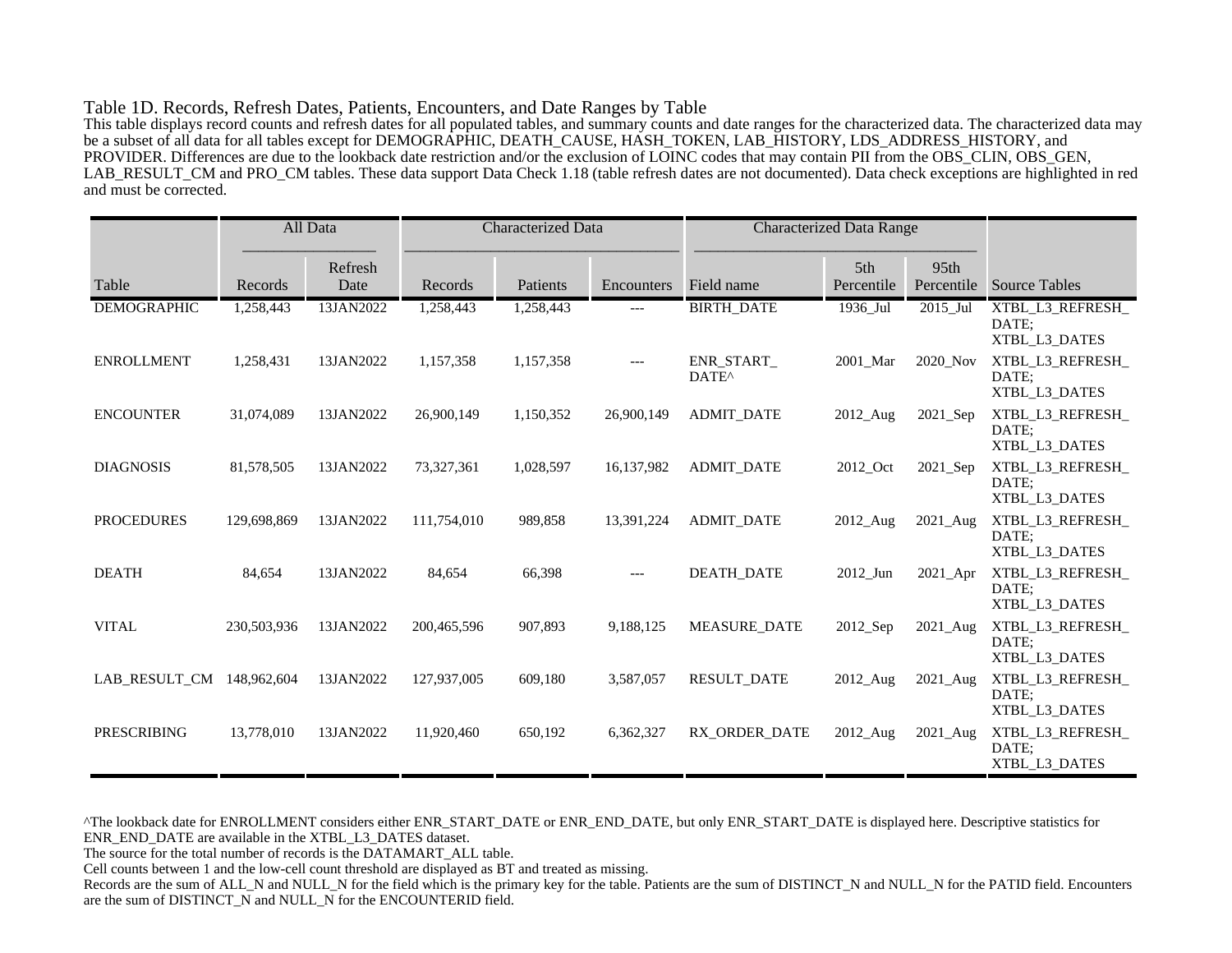Table 1D. Records, Refresh Dates, Patients, Encounters, and Date Ranges by Table (continued - page 2 of 3) This table displays record counts and refresh dates for all populated tables, and summary counts and date ranges for the characterized data. The characterized data may be a subset of all data for all tables except for DEMOGRAPHIC, DEATH\_CAUSE, HASH\_TOKEN, LAB\_HISTORY, LDS\_ADDRESS\_HISTORY, and PROVIDER. Differences are due to the lookback date restriction and/or the exclusion of LOINC codes that may contain PII from the OBS\_CLIN, OBS\_GEN, LAB\_RESULT\_CM and PRO\_CM tables. These data support Data Check 1.18 (table refresh dates are not documented). Data check exceptions are highlighted in red and must be corrected.

|                   |             | All Data        | <b>Characterized Data</b> |          |                | <b>Characterized Data Range</b>    |                   |                                |                                            |
|-------------------|-------------|-----------------|---------------------------|----------|----------------|------------------------------------|-------------------|--------------------------------|--------------------------------------------|
| Table             | Records     | Refresh<br>Date | Records                   | Patients | Encounters     | Field name                         | 5th<br>Percentile | 95 <sub>th</sub><br>Percentile | <b>Source Tables</b>                       |
| <b>DISPENSING</b> | 3,690,291   | 13JAN2022       | 3,690,256                 | 237,417  | $---$          | DISPENSE_DATE                      | 2015_Dec          | 2021_Oct                       | XTBL_L3_REFRESH_<br>DATE:<br>XTBL_L3_DATES |
| <b>CONDITION</b>  | 13,654,232  | 13JAN2022       | 11,998,888                | 785,319  | $\overline{0}$ | REPORT_DATE                        | 2012_Dec          | $2021$ Sep                     | XTBL_L3_REFRESH_<br>DATE:<br>XTBL_L3_DATES |
| <b>PROVIDER</b>   | 245,887     | 13JAN2022       | 245,887                   | ---      |                |                                    |                   | $---$                          | XTBL_L3_REFRESH_<br><b>DATE</b>            |
| <b>MED ADMIN</b>  | 92,001,100  | 13JAN2022       | 79,440,911                | 580,875  | 2,795,706      | MEDADMIN<br>START_DATE             | 2012_Aug          | $2021$ _Aug                    | XTBL_L3_REFRESH_<br>DATE:<br>XTBL_L3_DATES |
| <b>OBS_CLIN</b>   | 232,326,514 | 13JAN2022       | 201,479,200               | 871,711  | 7,958,133      | OBSCLIN_START_<br><b>DATE</b>      | 2012_Aug          | $2021$ Aug                     | XTBL_L3_REFRESH_<br>DATE:<br>XTBL_L3_DATES |
| <b>OBS GEN</b>    | 23,886      | 13JAN2022       | 23,886                    | 11,561   | 21,609         | <b>OBSGEN START</b><br><b>DATE</b> | 2020 Jun          | 2022 Jan                       | XTBL L3 REFRESH<br>DATE:<br>XTBL_L3_DATES  |
| PCORNET_TRIAL     | 623         | 13JAN2022       | 623                       | 623      |                |                                    |                   |                                | XTBL_L3_REFRESH_<br><b>DATE</b>            |

^The lookback date for ENROLLMENT considers either ENR\_START\_DATE or ENR\_END\_DATE, but only ENR\_START\_DATE is displayed here. Descriptive statistics for ENR\_END\_DATE are available in the XTBL\_L3\_DATES dataset. The source for the total number of records is the DATAMART\_ALL table. Cell counts between 1 and the low-cell count threshold are displayed as BT and treated as missing. Records are the sum of ALL\_N and NULL\_N for the field which is the primary key for the table. Patients are the sum of DISTINCT\_N and NULL\_N for the PATID field. Encounters are the sum of DISTINCT\_N and NULL\_N for the ENCOUNTERID field.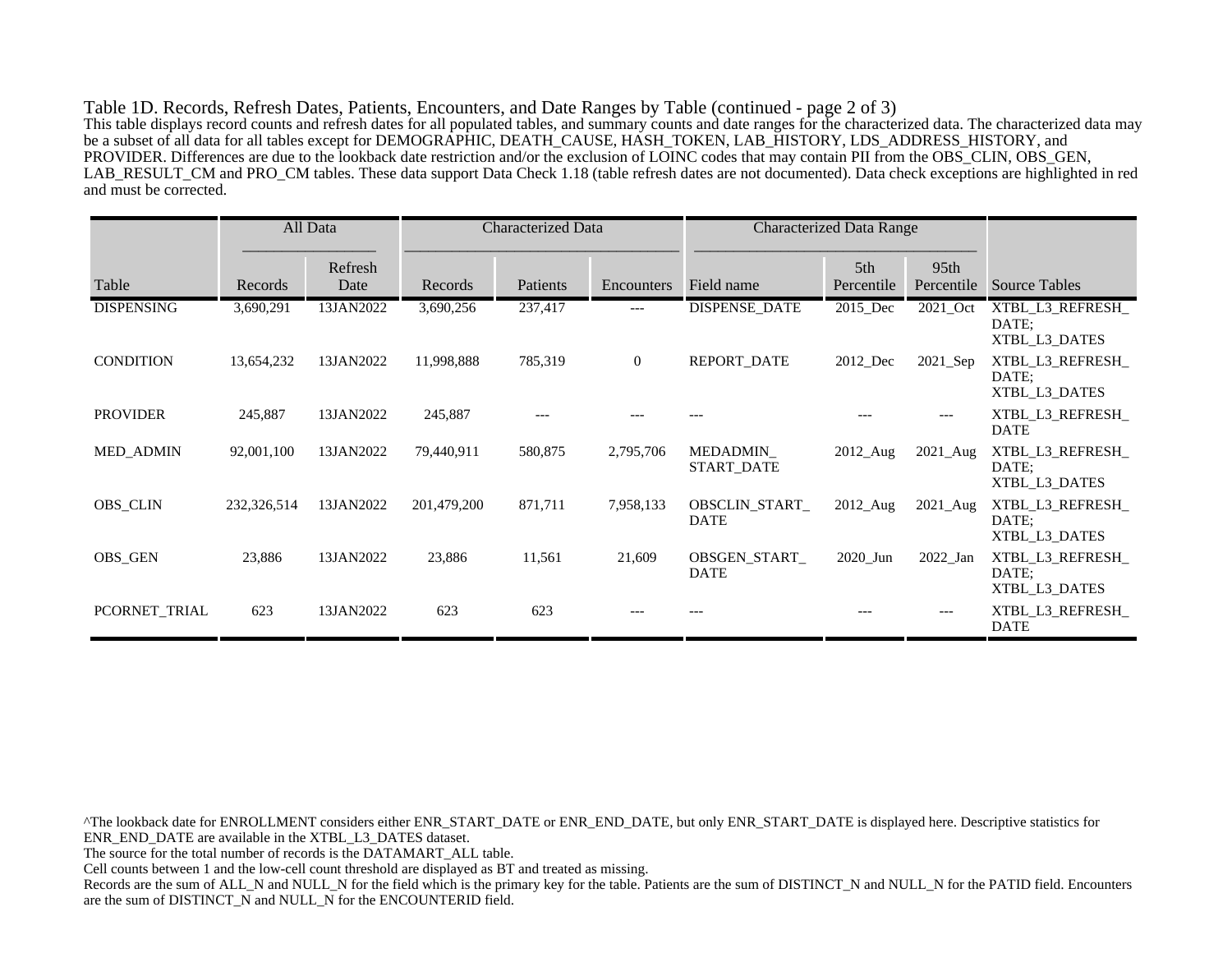Table 1D. Records, Refresh Dates, Patients, Encounters, and Date Ranges by Table (continued - page 3 of 3) This table displays record counts and refresh dates for all populated tables, and summary counts and date ranges for the characterized data. The characterized data may be a subset of all data for all tables except for DEMOGRAPHIC, DEATH\_CAUSE, HASH\_TOKEN, LAB\_HISTORY, LDS\_ADDRESS\_HISTORY, and PROVIDER. Differences are due to the lookback date restriction and/or the exclusion of LOINC codes that may contain PII from the OBS\_CLIN, OBS\_GEN, LAB\_RESULT\_CM and PRO\_CM tables. These data support Data Check 1.18 (table refresh dates are not documented). Data check exceptions are highlighted in red and must be corrected.

|                               |           | All Data        | Characterized Data |           |                   |                         | <b>Characterized Data Range</b> |                                |                                           |
|-------------------------------|-----------|-----------------|--------------------|-----------|-------------------|-------------------------|---------------------------------|--------------------------------|-------------------------------------------|
| Table                         | Records   | Refresh<br>Date | Records            | Patients  | <b>Encounters</b> | Field name              | 5th<br>Percentile               | 95 <sub>th</sub><br>Percentile | <b>Source Tables</b>                      |
| <b>HASH TOKEN</b>             | 1,258,443 | 13JAN2022       | 1,258,443          | 1,258,443 | $---$             | $---$                   | $---$                           | $---$                          | XTBL L3 REFRESH<br><b>DATE</b>            |
| LDS ADDRESS<br><b>HISTORY</b> | 3,578,436 | 13JAN2022       | 3,578,436          | 1,221,815 | $---$             |                         |                                 | $---$                          | XTBL L3 REFRESH<br><b>DATE</b>            |
| <b>IMMUNIZATION</b>           | 1.614.570 | 13JAN2022       | 1,613,130          | 355,629   | 929,234           | VX RECORD DATE 2016 May |                                 | 2021_Nov                       | XTBL L3 REFRESH<br>DATE:<br>XTBL L3 DATES |

^The lookback date for ENROLLMENT considers either ENR\_START\_DATE or ENR\_END\_DATE, but only ENR\_START\_DATE is displayed here. Descriptive statistics for ENR\_END\_DATE are available in the XTBL\_L3\_DATES dataset. The source for the total number of records is the DATAMART\_ALL table. Cell counts between 1 and the low-cell count threshold are displayed as BT and treated as missing. Records are the sum of ALL\_N and NULL\_N for the field which is the primary key for the table. Patients are the sum of DISTINCT\_N and NULL\_N for the PATID field. Encounters are the sum of DISTINCT\_N and NULL\_N for the ENCOUNTERID field.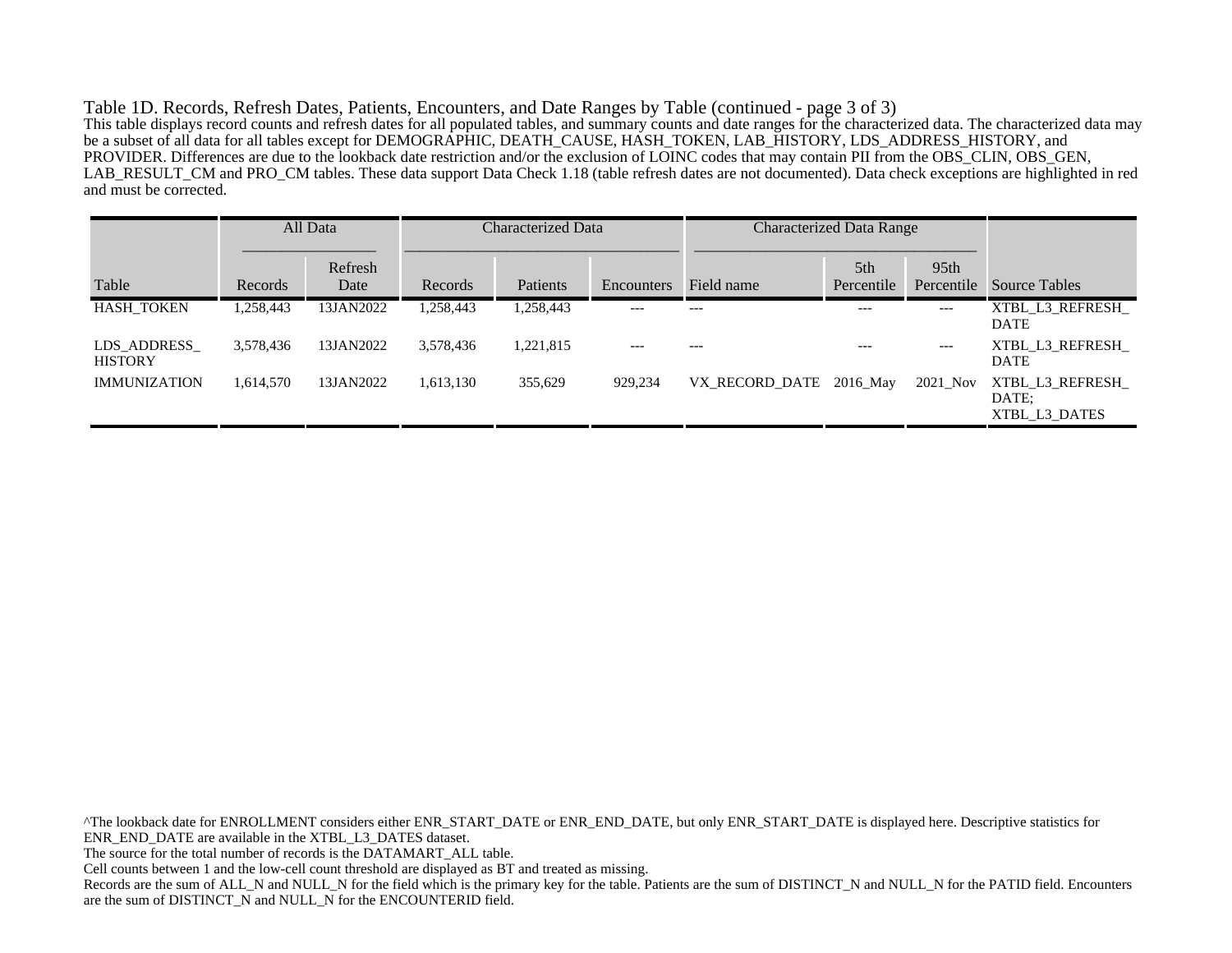# Table IE. Records Per Table By Encounter Type

This table contains record counts by encounter type for the ENCOUNTER, DIAGNOSIS, and PROCEDURES tables.

|                                         | <b>ENCOUNTER</b> |      | <b>DIAGNOSIS</b> |      | <b>PROCEDURES</b> |      |
|-----------------------------------------|------------------|------|------------------|------|-------------------|------|
| Encounter Type                          | N                | $\%$ | $\mathbf N$      | %    | N                 | %    |
| AV (Ambulatory Visit)                   | 14,002,946       | 52.1 | 56,617,324       | 77.2 | 58,207,040        | 52.1 |
| ED (Emergency Dept)                     | 409,188          | 1.5  | 2,441,565        | 3.3  | 5,403,764         | 4.8  |
| EI (ED to IP Stay)                      | 145,158          | 0.5  | 3,782,647        | 5.2  | 21,336,873        | 19.1 |
| IC (Institutional Professional Consult) | $\Omega$         |      | $\theta$         |      | $\Omega$          |      |
| IP (Inpatient Hospital Stay)            | 221,251          | 0.8  | 3,739,406        | 5.1  | 25, 345, 326      | 22.7 |
| IS (Non-acute Institutional Stay)       | 0                |      | $\theta$         |      | $\Omega$          |      |
| OA (Other Ambulatory Visit)             | 9,321,851        | 34.7 | 3,480,127        | 4.7  | $\Omega$          |      |
| OS (Observation Stay)                   | 38,953           | 0.1  | 240,234          | 0.3  | 574,986           | 0.5  |
| TH (Telehealth)                         | 316,819          | 1.2  | 1,236,265        | 1.7  | 586,594           | 0.5  |
| Missing, NI, UN or OT                   | 2,443,983        | 9.1  | 1,789,793        | 2.4  | 299,427           | 0.3  |
| Total                                   | 26,900,149       |      | 73,327,361       |      | 111,754,010       |      |
| Source table                            | ENC_L3_ENCTYPE   |      | DIA_L3_ENCTYPE   |      | PRO_L3_ENCTTPE    |      |